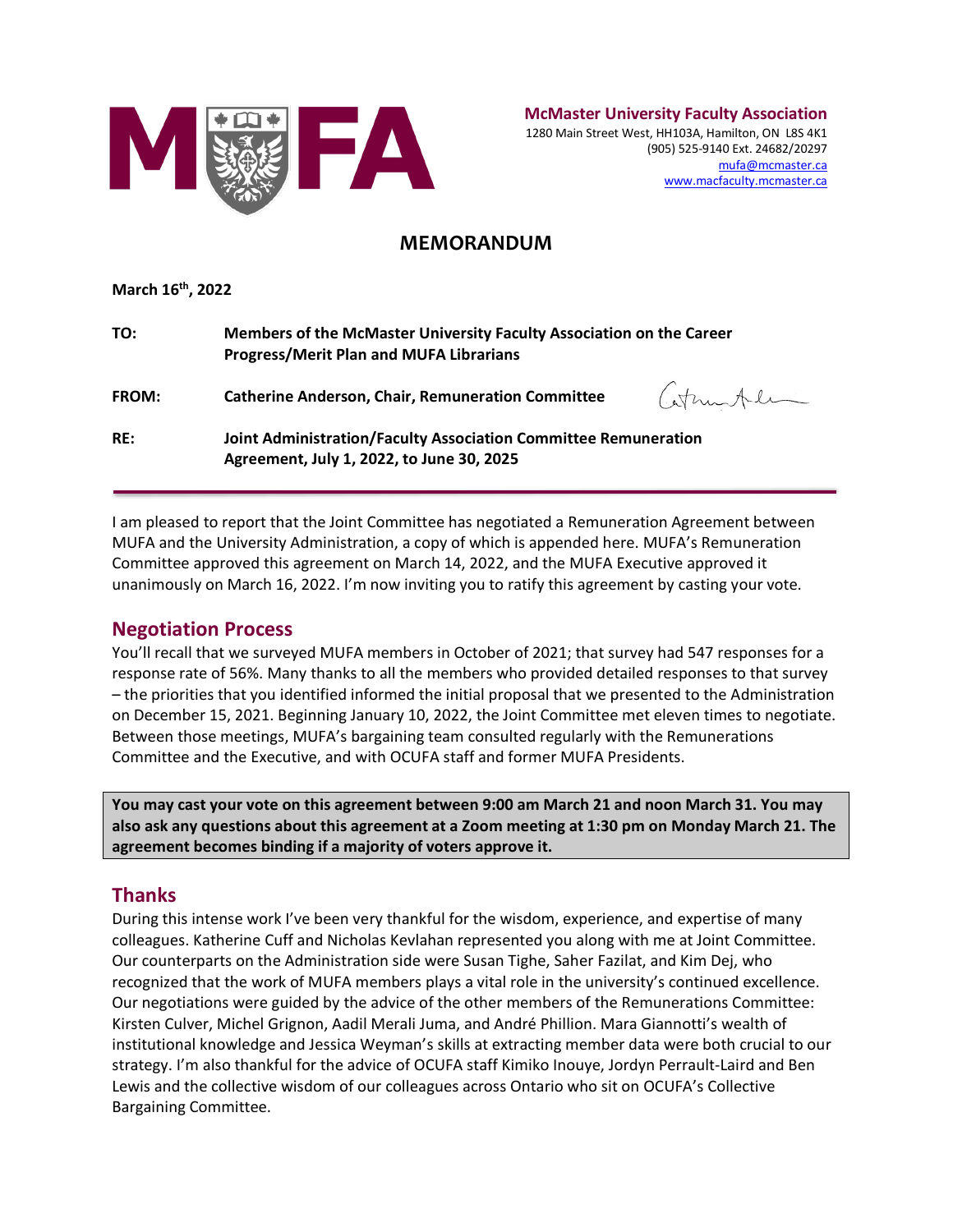## **Context**

Our negotiations were constrained by the province's *Protecting a Sustainable Public Sector for Future Generations Act, 2019 SO 2019, c12* (a.k.a. "Bill 124"), which imposed a three-year "moderation period" on public sector labour groups during which compensation could not increase more than 1% per year. Within the context of that moderation period, the multi-year global pandemic, rapidly rising inflation, and undergraduate enrolments higher than predicted, your MUFA representatives sought to reach an agreement that recognizes your work during the pandemic and mitigates some of the uncertainties of the coming years.

## **Highlights and Rationale**

While the full agreement is appended to this memo for your perusal, I'll provide here a summary of the highlights and some explanation of our rationale for agreeing to these terms.

#### *Compensation*

In each year of the contract, your salary will increase by 1% from the previous year, the maximum allowable increase under the Protecting a Sustainable… Act.

If the *Act* is repealed, then you'll receive an additional **contingent salary increase** of \$1000, \$1050, and \$1330 for Years 1, 2 and 3, respectively. MUFA is the only Faculty Association in Ontario that has negotiated a contingent salary increase.

Furthermore, to recognize your extraordinary contributions during the pandemic, and to offset some of the effects of the moderation period, we achieved an **increase to the number of CP/M points** in the pool from the typical 120 per 100 members to 130 points in Year 1 and 125 points in Years 2 and 3.

### *Benefits*

The Act also constrains benefits during the moderation period, such that the cost of any improvements cannot represent more than a 1% increase relative to existing benefits. For this reason, some of the improvements to benefits will be phased in over the length of the contract*.* 

Beginning in Year 1 of the contract, your coverage for eyeglasses and other **vision care will increase to \$500** per two-year period. Members who take **pregnancy leave** will see their EI benefit topped up to 95% of salary for **17 weeks**, an increase of six weeks over the previous 11-week benefit.

Also beginning in Year 1, you can claim **mental health care visits to a greater variety of providers** within the \$3000 limit. We hope this will make it easier for you to access the care you and your family need. If your dependents attend post-secondary institutions outside of Canada, they will be eligible for the **tuition bursary** that was previously only available to those attending Canadian institutions.

Beginning Year 2, instead of the \$500 cap on individual providers, you may **pool your paramedical expenses up to \$2000/year** across any combination of eligible providers. That pool expands to **\$3000/year** in Year 3 of the contract. We are particularly pleased to have achieved this benefit improvement that so many of our members asked for.